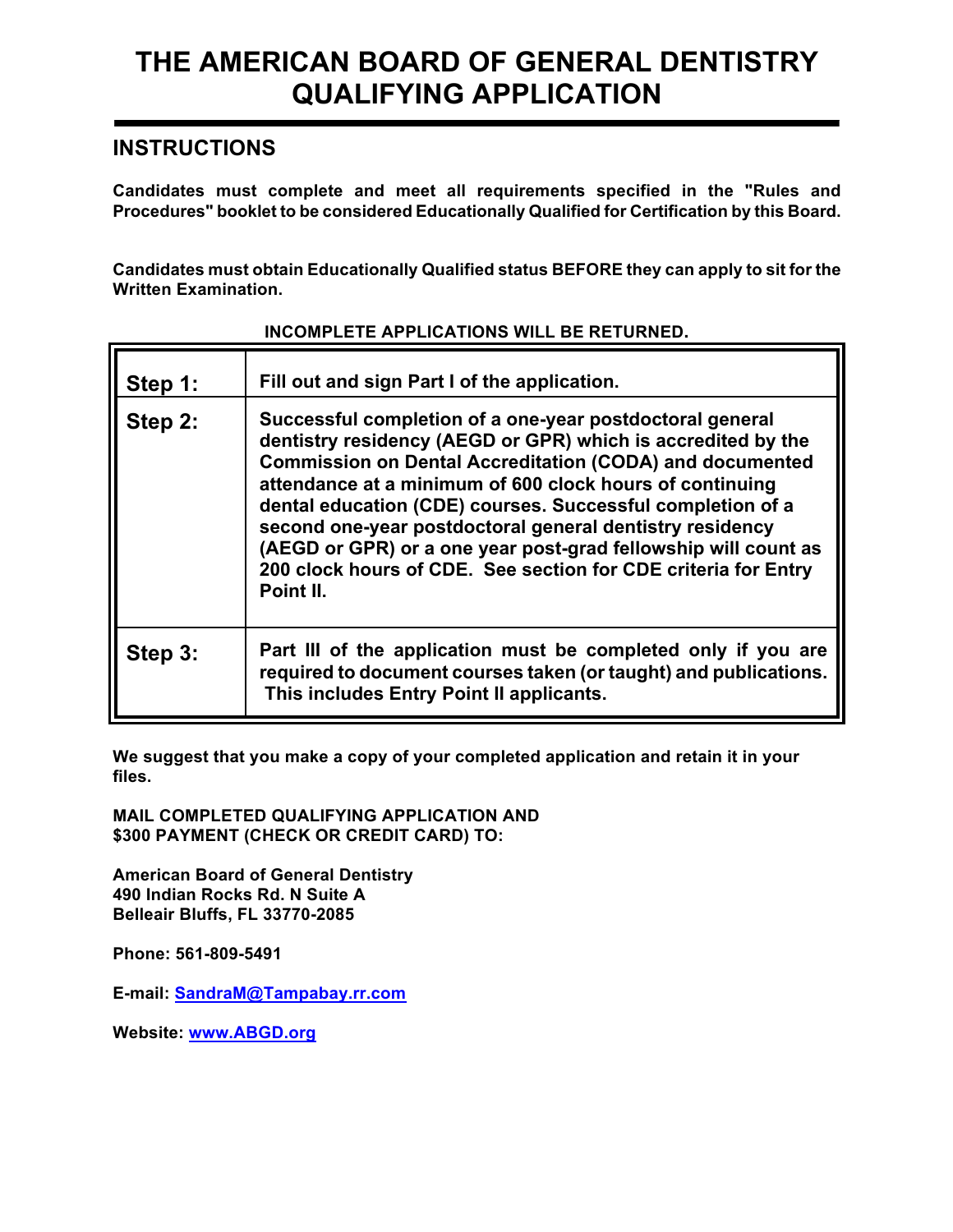# **PART I**

| Please type or print clearly:                                                                                                |                       |               |                                                    |                 |
|------------------------------------------------------------------------------------------------------------------------------|-----------------------|---------------|----------------------------------------------------|-----------------|
| Name:                                                                                                                        |                       |               |                                                    |                 |
| First                                                                                                                        | <b>Middle</b>         |               | Last                                               |                 |
| Please give both home and office addresses below.                                                                            |                       |               |                                                    |                 |
| Preferred Address: □ Home □ Office                                                                                           |                       |               |                                                    |                 |
|                                                                                                                              |                       |               |                                                    |                 |
| City                                                                                                                         | <b>State/Province</b> |               |                                                    | <b>Zip Code</b> |
| Phone: ( ) Fax: ( )                                                                                                          |                       |               |                                                    |                 |
|                                                                                                                              |                       |               |                                                    |                 |
| Secondary Address: □ Home □ Office                                                                                           |                       |               |                                                    |                 |
| City                                                                                                                         | <b>State/Province</b> |               |                                                    | <b>Zip Code</b> |
| Phone: ( ) Fax:                                                                                                              |                       |               | $\left(\begin{array}{cc} 1 & 1 \end{array}\right)$ |                 |
|                                                                                                                              |                       |               |                                                    |                 |
| <b>Education:</b>                                                                                                            |                       |               |                                                    |                 |
| <b>Dental School</b>                                                                                                         |                       | <b>Degree</b> | <b>Year Graduated</b>                              |                 |
| Have you ever been found guilty of an offense which caused, or might have caused, your<br>dental license to be revoked? □Yes | $\square$ No          |               |                                                    |                 |

**If "yes," please explain circumstances on a separate sheet of paper.**

*Go on to the next page*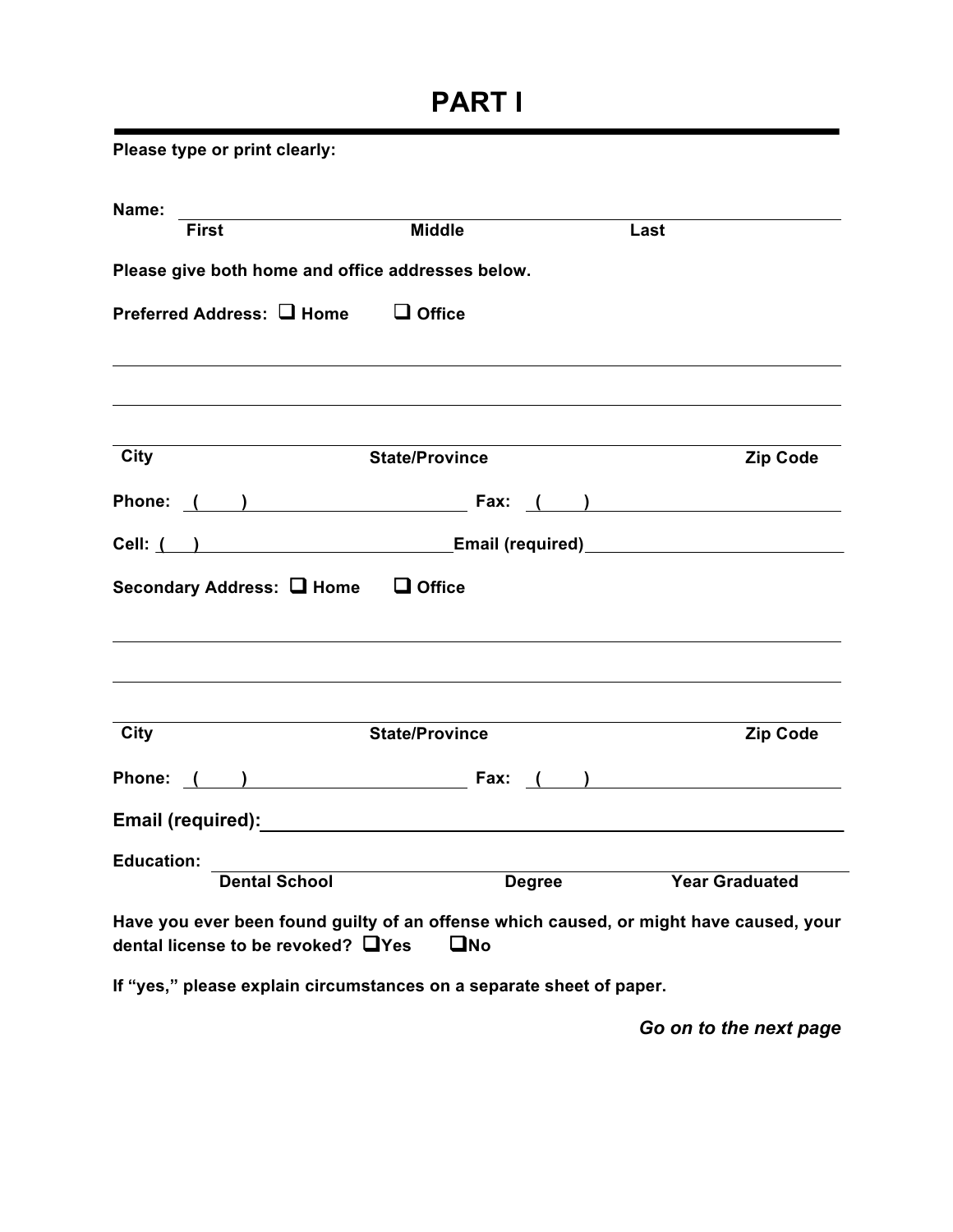**Have** you ever had your license to practice dentistry restricted or revoked?  $\Box$ Yes  $\Box$ No

**If "yes," please explain circumstances on a separate sheet of paper.**

**I hereby apply to The American Board of General Dentistry for the issuance of a certificate indicating that I am credentialed in the practice of general dentistry upon successfully meeting all the requirements relative thereto, all in accordance with and subject to its constitution, bylaws, and rules and regulations in force at this time. I agree to disqualification from examination or from issuance of a certificate in the event that any of the statements hereinafter made by me are false or in the event that I violate any of the rules governing such examination. I agree that said American Board of General Dentistry its members, officers, examiners, and/or agents shall not be liable for any action any or all of them may take in good faith in connection with this application, any investigation made or examination held there under, the grade given with respect to the examinations, or for failure of said organization to issue me such certificate.**

**Signature: Date:**

**I affirm that the information I have provided in this Qualifying Application is accurate. I understand that The American Board of General Dentistry may check the accuracy of the course credits listed, as well as that of credits awarded for any other dentally-related activities. I agree to abide by the decision of The American Board of General Dentistry regarding my educational qualifications for certification.**

**Signature: Date:**

| Exam Fees - Please check the appropriate box                                       |             |                        |                                                                                               |
|------------------------------------------------------------------------------------|-------------|------------------------|-----------------------------------------------------------------------------------------------|
| □ \$300 - Qualifying Application Fee                                               |             |                        |                                                                                               |
| <b>Payment Method</b>                                                              |             |                        |                                                                                               |
| $\Box$ Check - payable to ABGD (in U.S. dollars only)                              |             |                        |                                                                                               |
| $\Box$ Credit Card:                                                                | $\Box$ Visa | $\square$ MasterCard   |                                                                                               |
| Total $\frac{1}{2}$                                                                |             |                        | 3-digit verification code<br>(Required)                                                       |
| <b>Credit Card #</b>                                                               |             | <b>Expiration Date</b> | Name as it appears on card                                                                    |
| Signature (cannot process credit card without signature)                           |             |                        |                                                                                               |
| <b>Special Accommodations</b><br>Written and Oral Examinations to a candidate who: |             |                        | The American Board of General Dentistry (ABGD) may grant special accommodations for the       |
| accommodations, and                                                                |             |                        | 1) submits a letter, a minimum of 60 days before the examination deadline, requesting special |

**2) provides documentation verifying his/her condition as well as the specifics of the special accommodations from a qualified professional (physician, psychologist, counselor) currently treating the candidate.**

**The ABGD reserves the right to authorize the use of auxiliary aids or modifications in such a way as to maintain the integrity and security of the examination process.**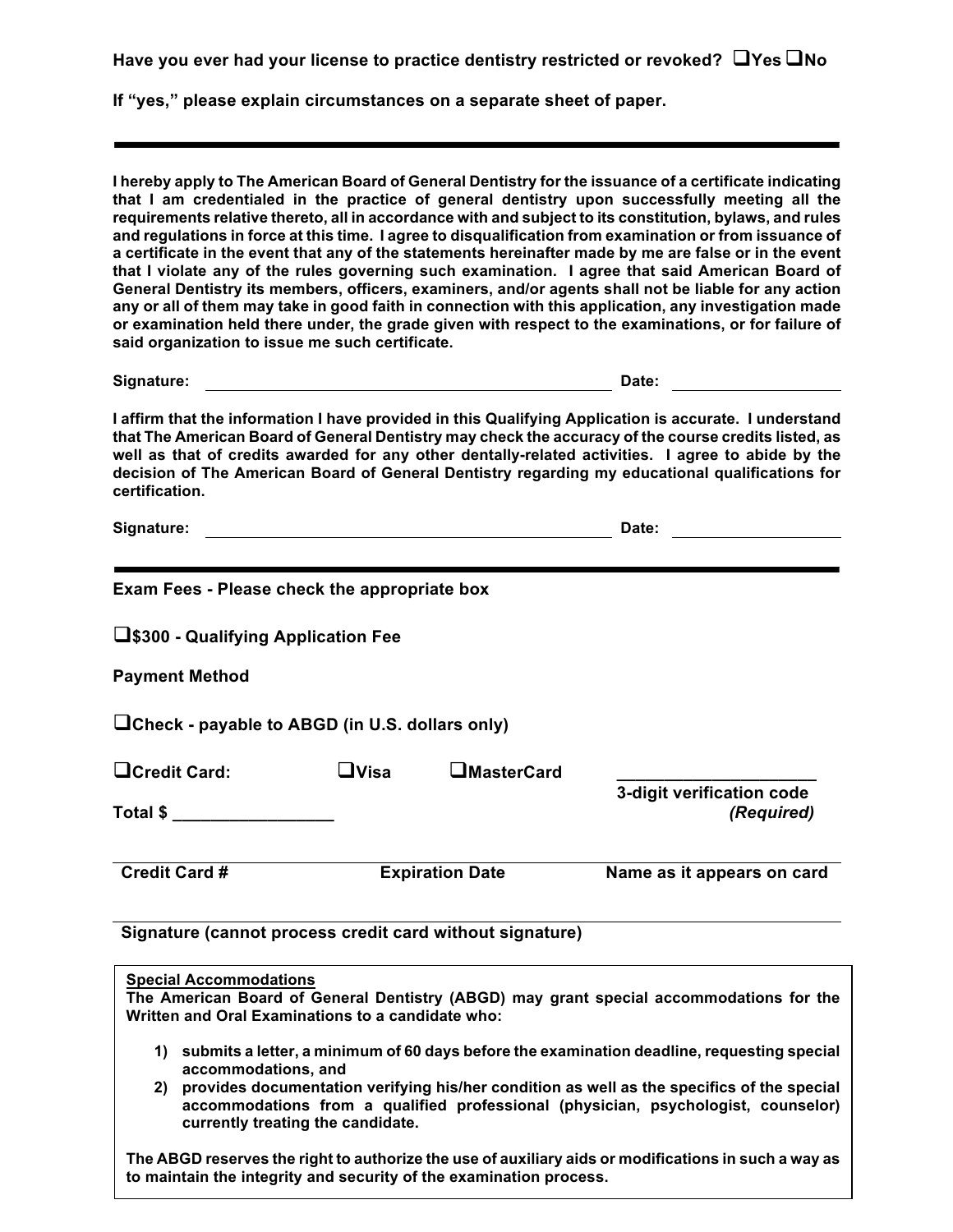## **THE AMERICAN BOARD OF GENERAL DENTISTRY QUALIFYING APPLICATION PART II**

# **ENTRY POINT I: 2-year GPR/AEGD**

| School, Hospital, Institution or Service |
|------------------------------------------|
|                                          |
|                                          |
|                                          |
|                                          |
| <b>Address</b>                           |
|                                          |
|                                          |
|                                          |
|                                          |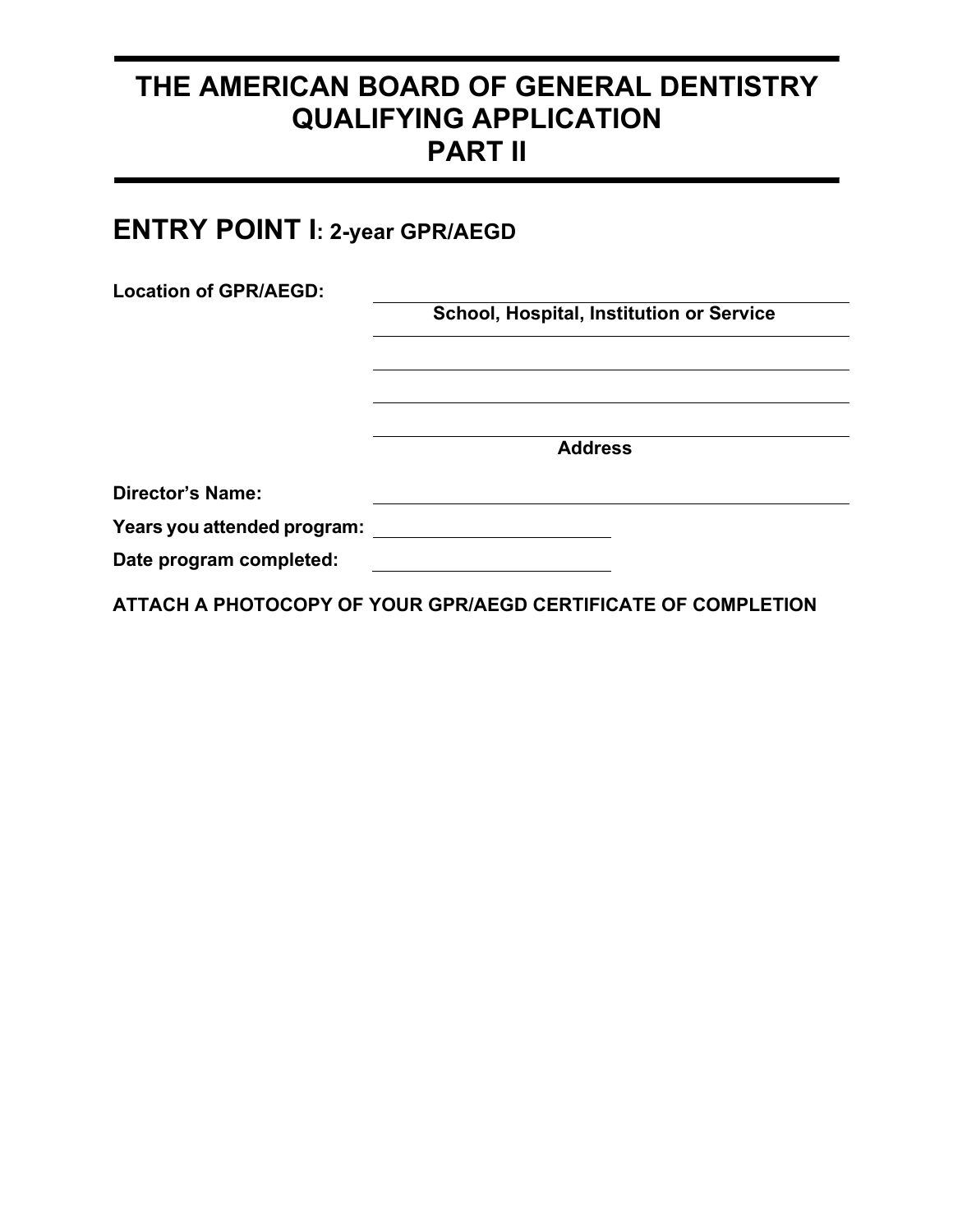## **THE AMERICAN BOARD OF GENERAL DENTISTRY QUALIFYING APPLICATION PART II**

|                              | <b>ENTRY POINT II: 1-year GPR/AEGD + 600 CDE hours</b><br>Fellows of the AGD need only document the minimum<br>hours required in each subject area and the 200 hours in<br>participation courses. |
|------------------------------|---------------------------------------------------------------------------------------------------------------------------------------------------------------------------------------------------|
| <b>Location of GPR/AEGD:</b> |                                                                                                                                                                                                   |
|                              | <b>School, Hospital, Institution or Service</b>                                                                                                                                                   |
|                              |                                                                                                                                                                                                   |
|                              |                                                                                                                                                                                                   |
|                              |                                                                                                                                                                                                   |
|                              | <b>Address</b>                                                                                                                                                                                    |
| Director's Name:             |                                                                                                                                                                                                   |
| Years you attended program:  |                                                                                                                                                                                                   |
| Date program completed:      |                                                                                                                                                                                                   |
|                              | ATTACH A PHOTOCOPY OF YOUR GPR/AEGD CERTIFICATE OF COMPLETION                                                                                                                                     |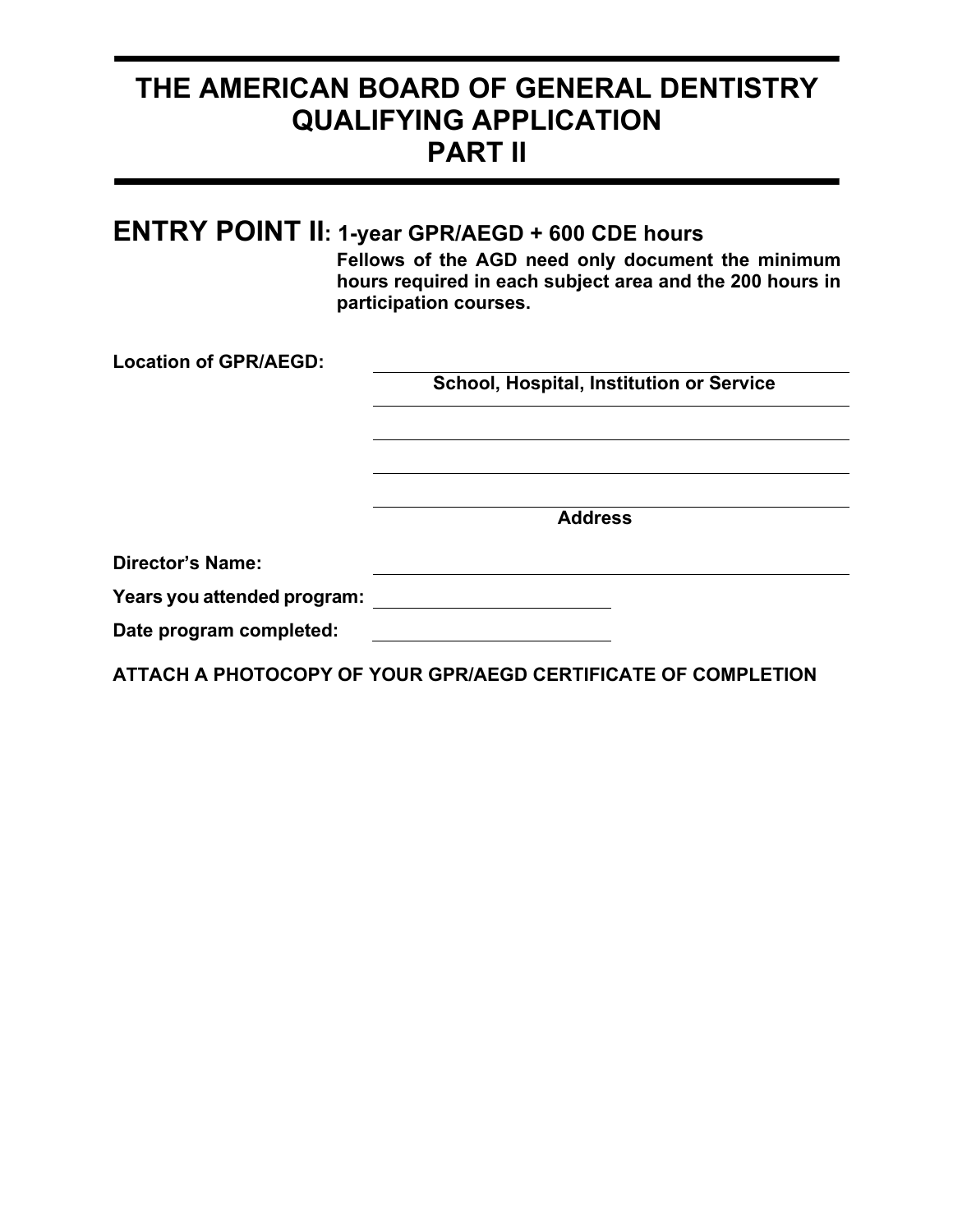- Ø **If you are a Fellow of the Academy of General Dentistry (FAGD), attach a photocopy of your plaque or certificate and show documentation of at least 30 hours in each of the seven subject categories and 200 hours of participation courses in Part III and summarize on the next page.**
- Ø **If you are a graduate of a 1-year program, but have not met the 600-hour CDE requirement, you may apply to become** *conditionally educationally qualified***. You may then take the written examination but will not be designated Board Eligible until the credit hour requirements are completed. Document the hours that you have completed to date in Part III and summarize on the next page.**
- Ø *If you are a graduate of 2, 1-year programs, but have not met the 600 hour CDE requirement, you may apply to become conditionally educationally qualified. You may then take the written examination but will not be designated Board Eligible until the credit hour requirements are completed. Document the hours that you have completed to date in Part III and summarize on the next page.*
- Ø **Dentists who have completed the formal educational criteria (completion of a CODA-accredited one-year post graduate residency program in general dentistry) but who have not yet met the continuing education requirements may be granted the status of Conditionally Educationally Qualified and will be allowed to sit for the Written Examination.**
- Ø **If you are not a Fellow of the Academy of General Dentistry, document 600 hours of CDE course attendance (200 in participation courses) in Part III of this application and summarize on the next page.**

*Go on to the next page*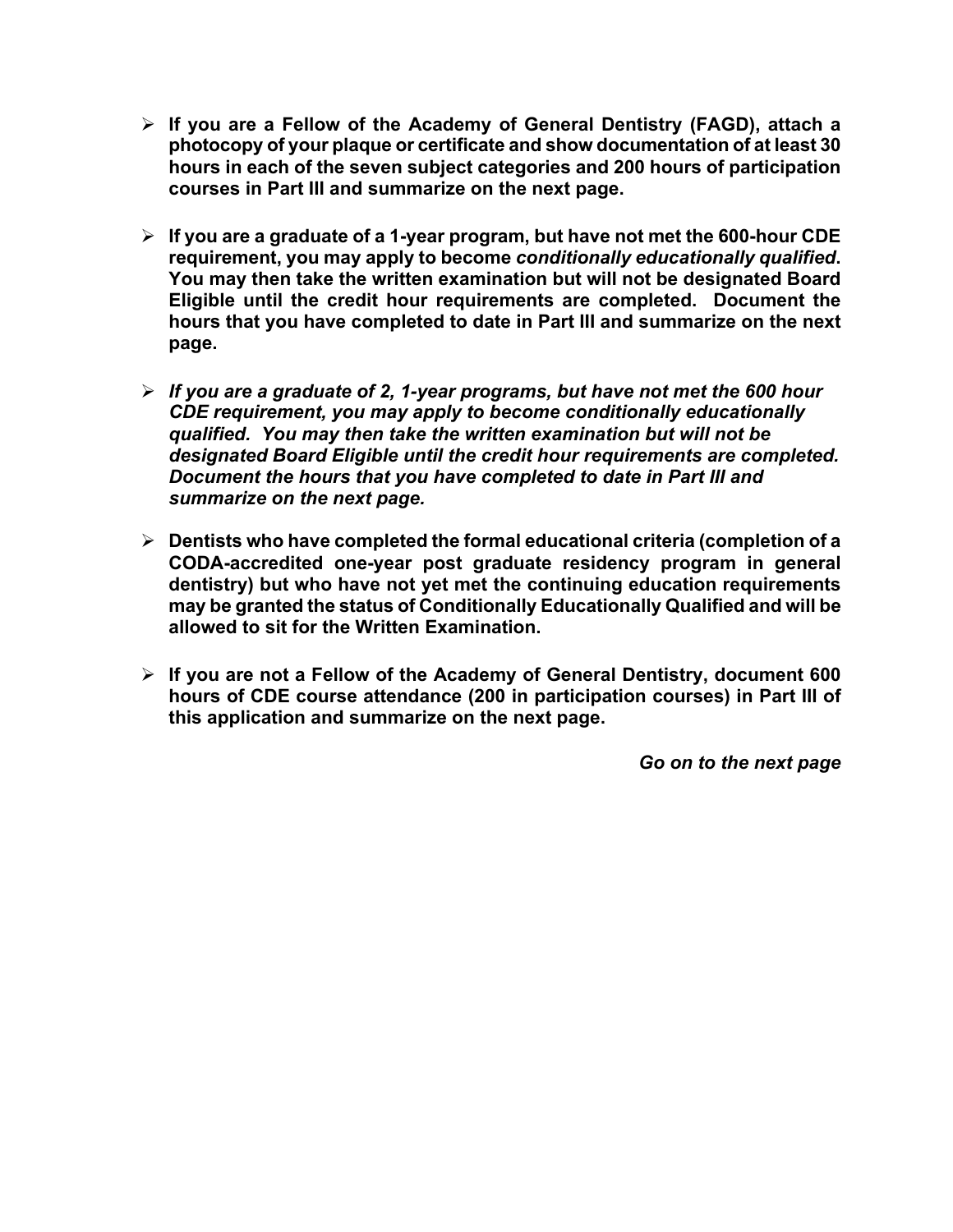**You must document a minimum of 30 hours and no more than 120 hours in each of the eight subject categories listed on this page.**

| <b>CDE Course Attendance</b>                                          | <b>Number of Hours</b> |                      |                   |  |
|-----------------------------------------------------------------------|------------------------|----------------------|-------------------|--|
|                                                                       | <b>Lecture</b>         | <b>Participation</b> | <b>Office Use</b> |  |
| <b>Operative Dentistry</b>                                            |                        |                      |                   |  |
| <b>Periodontics</b>                                                   |                        |                      |                   |  |
| <b>Prosthodontics</b>                                                 |                        |                      |                   |  |
| <b>Endodontics</b>                                                    |                        |                      |                   |  |
| <b>Oral Surgery</b>                                                   |                        |                      |                   |  |
| Orthodontics /<br><b>Pediatric Dentistry</b>                          |                        |                      |                   |  |
| Radiology / Oral Diagnosis /<br><b>Oral Medicine / Oral Pathology</b> |                        |                      |                   |  |
| <b>Basic Sciences</b>                                                 |                        |                      |                   |  |
| <b>GRAND TOTAL</b>                                                    |                        |                      |                   |  |

### **Other Categories of Credit**

**A maximum of 100 hours may be earned by teaching and/or for authoring and publishing articles.**

| <b>Teaching</b><br>(Document in Part III)                        | <b>Number of Hours</b> | <b>Office Use</b> |
|------------------------------------------------------------------|------------------------|-------------------|
| Summarize the number of<br>teaching hours you are<br>submitting. |                        |                   |

**ATTACH LETTER FROM CHAIRMAN, DEAN OR SUPERVISOR VERIFYING THE DATES OF YOUR ACADEMIC APPOINTMENT, SPECIFYING THE SUBJECT AREA(S) TAUGHT AND THE NUMBER OF HOURS SPENT TEACHING EACH SUBJECT.**

*Go on to the next page*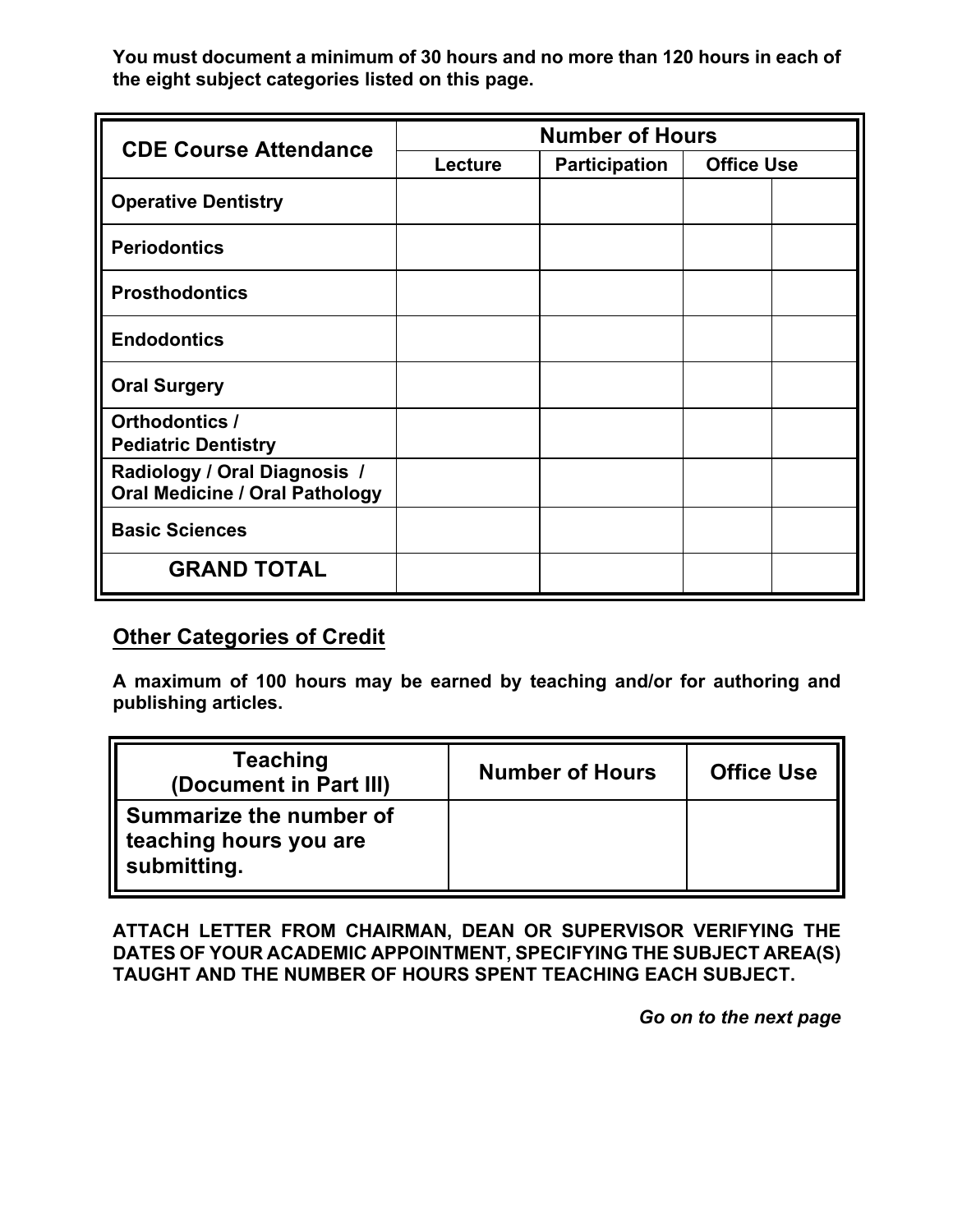| <b>Publications</b><br>(Document in Part III)                                                                                          | <b>Number of Hours</b> | <b>Office Use</b> |
|----------------------------------------------------------------------------------------------------------------------------------------|------------------------|-------------------|
| Summarize the number of hours<br>you are requesting for authoring<br>and having published a journal<br>article(s) or textbook/chapter. |                        |                   |
| National or international refereed<br>dental journal: 65 hours                                                                         |                        |                   |
| State dental journal: 25 hours                                                                                                         |                        |                   |
| Local dental journal: 15 hours                                                                                                         |                        |                   |
| <b>Textbook or textbook chapter:</b><br>65 hours                                                                                       |                        |                   |

**ATTACH PHOTOCOPY(IES) OF ARTICLE(S) AND/OR FRONTISPIECE(S) OF TEXTBOOK(S).**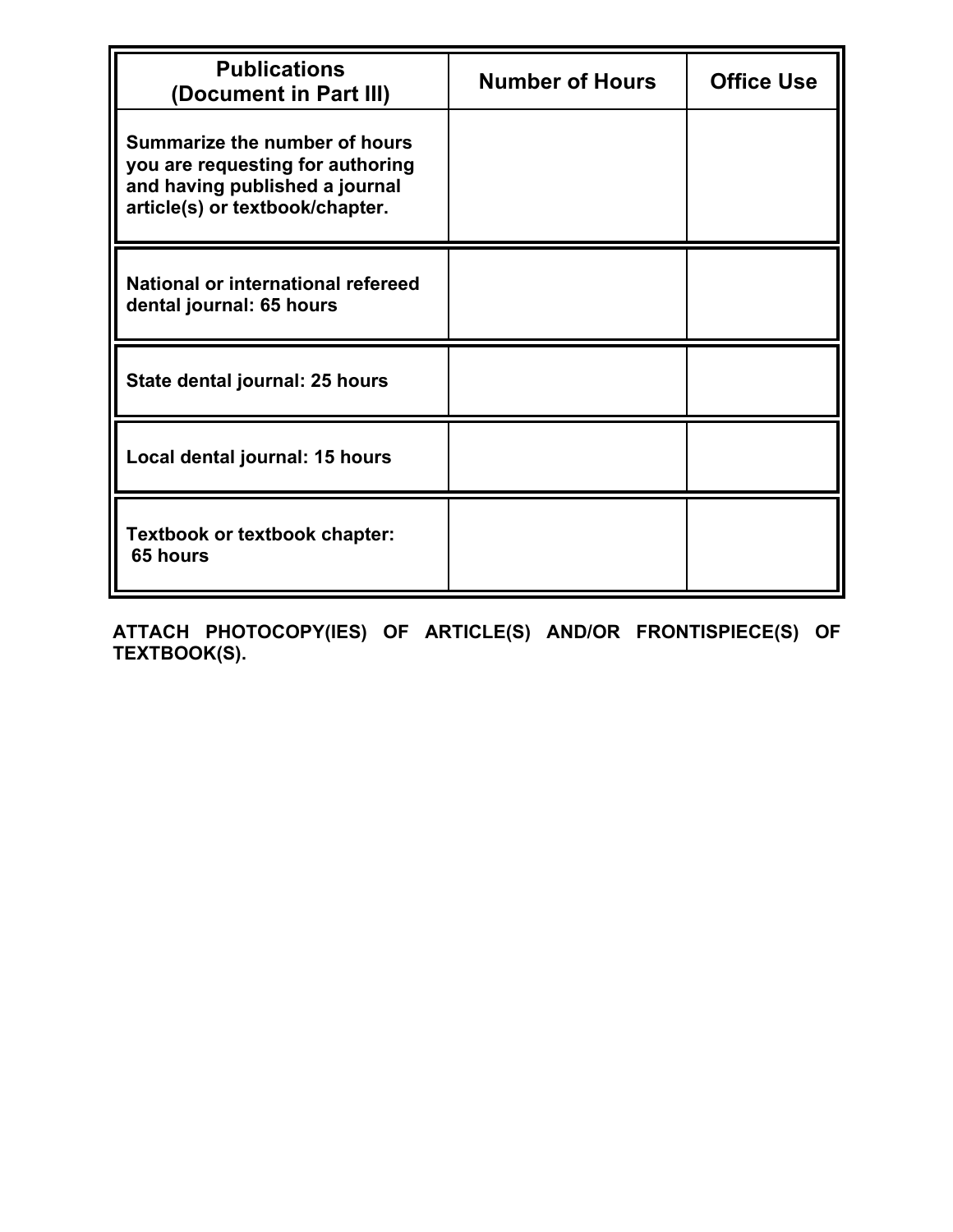# **THE AMERICAN BOARD OF GENERAL DENTISTRY QUALIFYING APPLICATION PART II**

**ENTRY POINT III: Mastership in the Academy of General Dentistry**

**ATTACH A PHOTOCOPY OF YOUR PLAQUE OR CERTIFICATE.**

**You do not have to complete Part III of this application.**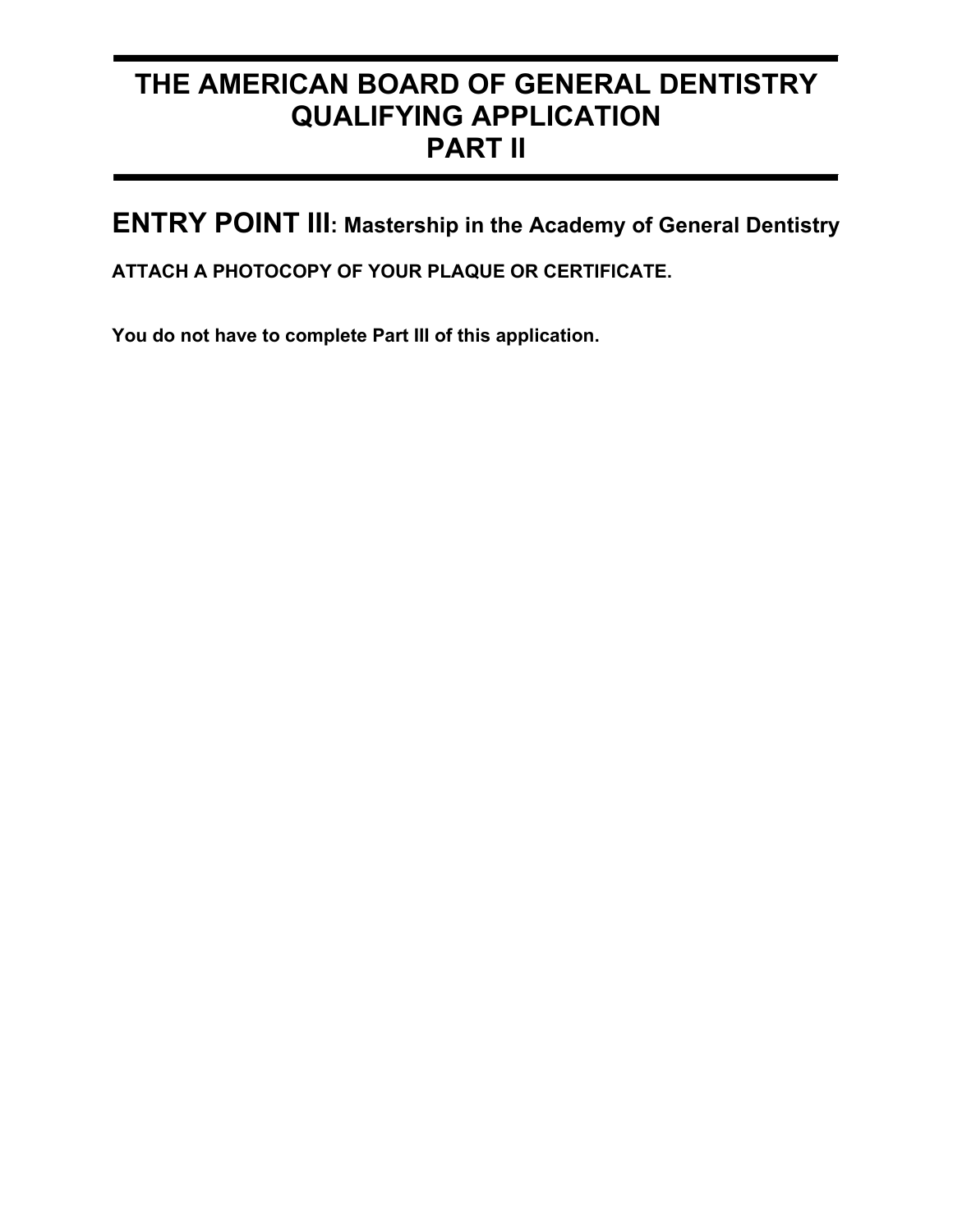# **THE AMERICAN BOARD OF GENERAL DENTISTRY QUALIFYING APPLICATION PART III - DOCUMENTATION**

**Please complete this part of the application only if you are required to document courses taken or taught.** 

#### **RECORD OF CDE COURSE ATTENDANCE**

#### **List each CDE course attended in the appropriate subject area. Determine the total number of hours in each subject area and record on Part II of the application.**

Documentation must be provided for each CDE course attended, for teaching and publications, and for completion of a GPR or AEGD program, as specified here.

- Course Attendance any of the following
- Current AGD course record printouts
- Course record forms
- CDE registry records from a state recording service
- Military records of CDE attendance
- Letters of verification from CDE sponsors or instructors

### **Teaching**

- Letter from the applicant's supervisor in the institution in which the applicant teaches, verifying the dates of the academic appointment, the subject area(s) taught, and the number of hours spent teaching each subject, are required
- An AGD course record printout that indicates credit received for teaching

### **Publications**

- A photocopy of the journal article or title page of the textbook is required
- An AGD printout that indicates credit received for the publication

### **AEGD/GPR Program**

• A copy of the certificate of completion from an AEGD/GPR program

#### **Fellowship**

A copy of the certificate of completion of the program.

#### **ATTACH DOCUMENTATION FOR EACH COURSE ATTENDED. ATTACH ADDITIONAL SHEETS, IF NECESSARY.**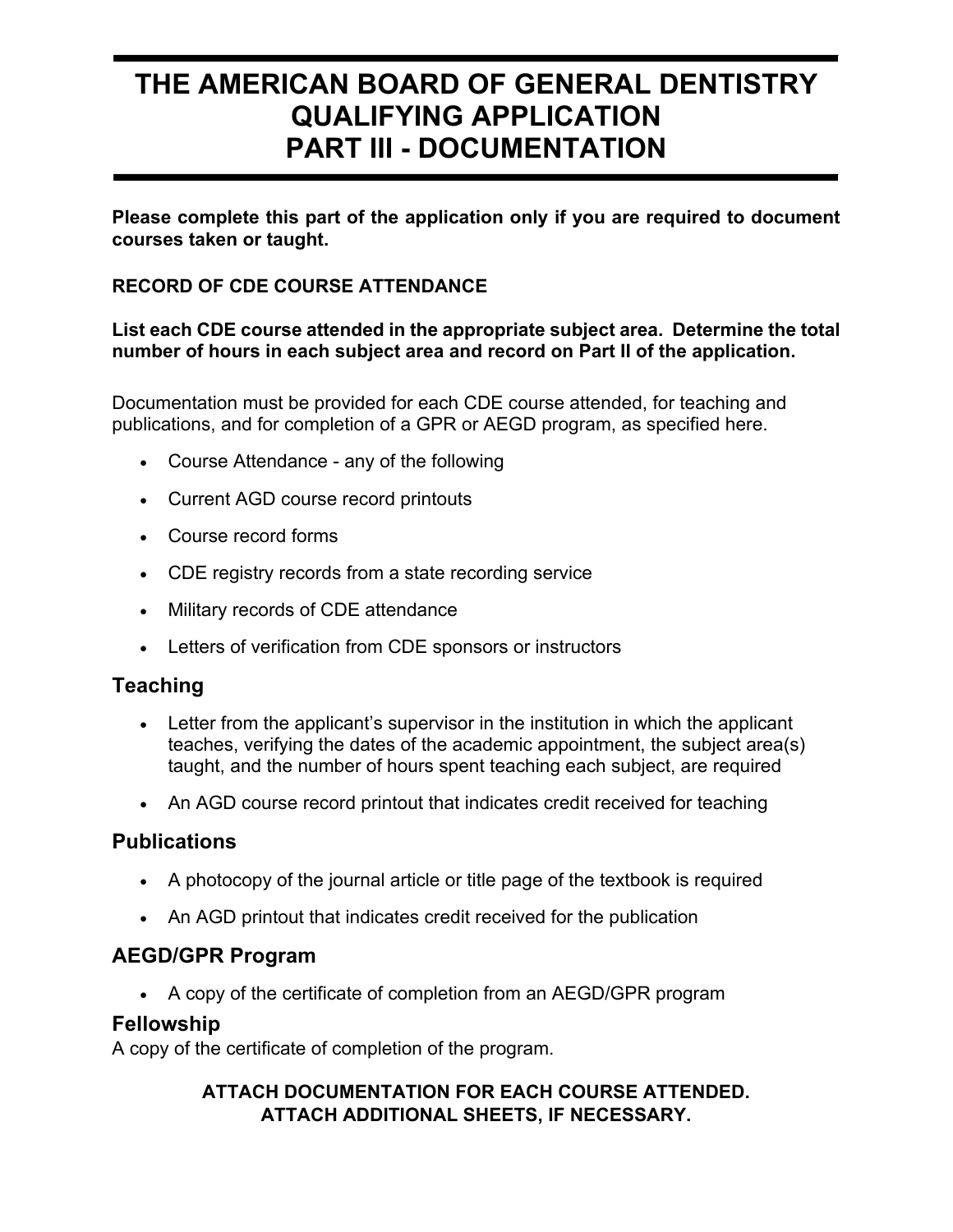| <b>Operative Dentistry</b>   |                |                     | <b>Number of Credit Hours</b> |         |
|------------------------------|----------------|---------------------|-------------------------------|---------|
| <b>Date</b>                  | <b>Sponsor</b> | <b>Course Title</b> | <b>Participation</b>          | Lecture |
|                              |                |                     |                               |         |
|                              |                |                     |                               |         |
|                              |                |                     |                               |         |
|                              |                |                     |                               |         |
|                              |                |                     |                               |         |
|                              |                |                     |                               |         |
|                              |                |                     |                               |         |
| <b>TOTAL NUMBER OF HOURS</b> |                |                     |                               |         |

| <b>Periodontics</b>          |                |                     | <b>Number of Credit Hours</b>   |  |
|------------------------------|----------------|---------------------|---------------------------------|--|
| <b>Date</b>                  | <b>Sponsor</b> | <b>Course Title</b> | <b>Participation</b><br>Lecture |  |
|                              |                |                     |                                 |  |
|                              |                |                     |                                 |  |
|                              |                |                     |                                 |  |
|                              |                |                     |                                 |  |
|                              |                |                     |                                 |  |
|                              |                |                     |                                 |  |
|                              |                |                     |                                 |  |
| <b>TOTAL NUMBER OF HOURS</b> |                |                     |                                 |  |

| <b>Prosthodontics</b>        |                |                     | <b>Number of Credit Hours</b> |         |
|------------------------------|----------------|---------------------|-------------------------------|---------|
| <b>Date</b>                  | <b>Sponsor</b> | <b>Course Title</b> | <b>Participation</b>          | Lecture |
|                              |                |                     |                               |         |
|                              |                |                     |                               |         |
|                              |                |                     |                               |         |
|                              |                |                     |                               |         |
|                              |                |                     |                               |         |
|                              |                |                     |                               |         |
|                              |                |                     |                               |         |
| <b>TOTAL NUMBER OF HOURS</b> |                |                     |                               |         |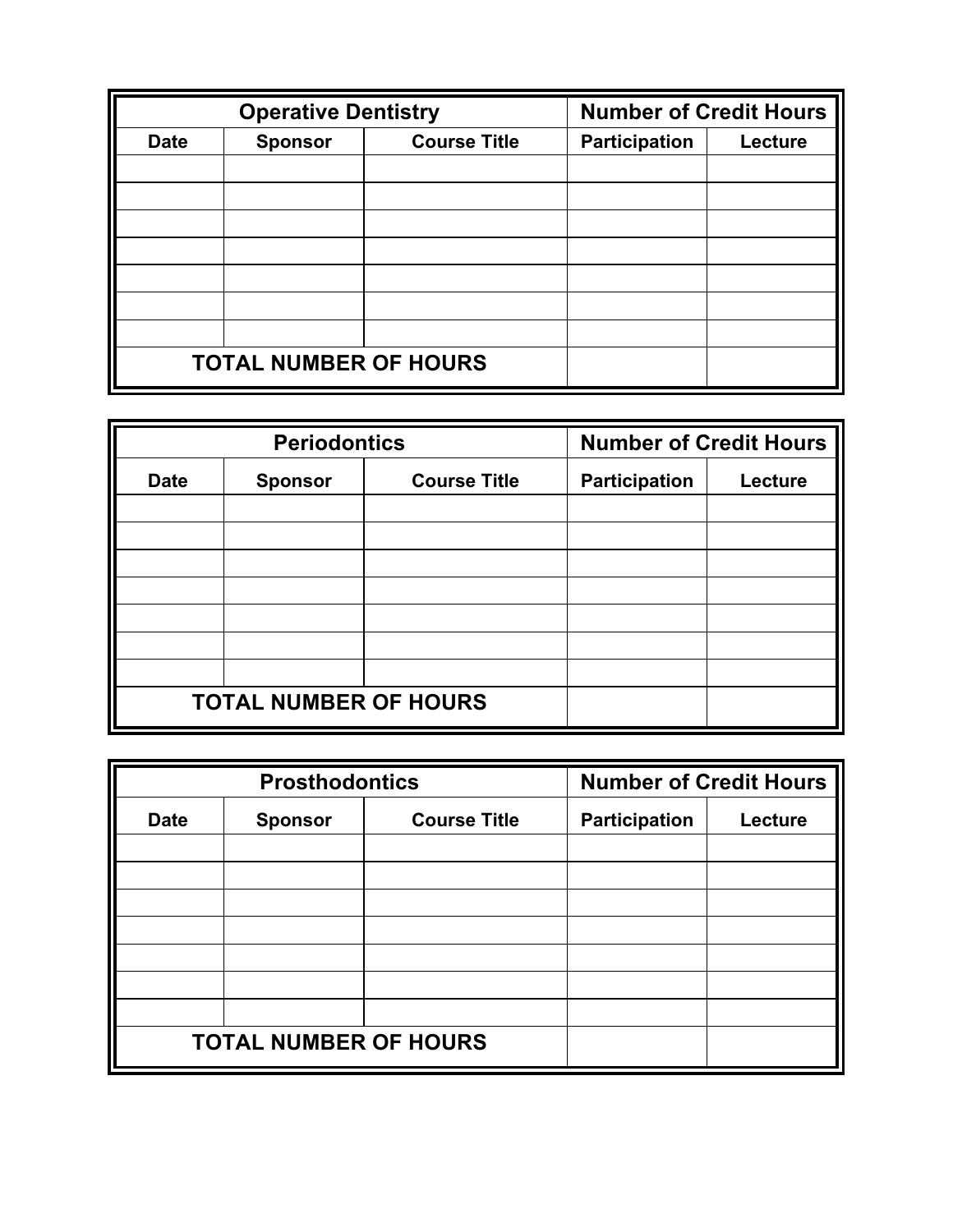| <b>Endodontics</b>           |                |                     | <b>Number of Credit Hours</b>   |  |
|------------------------------|----------------|---------------------|---------------------------------|--|
| <b>Date</b>                  | <b>Sponsor</b> | <b>Course Title</b> | <b>Participation</b><br>Lecture |  |
|                              |                |                     |                                 |  |
|                              |                |                     |                                 |  |
|                              |                |                     |                                 |  |
|                              |                |                     |                                 |  |
|                              |                |                     |                                 |  |
|                              |                |                     |                                 |  |
|                              |                |                     |                                 |  |
| <b>TOTAL NUMBER OF HOURS</b> |                |                     |                                 |  |

| <b>Oral Surgery</b>          |                |                     | <b>Number of Credit Hours</b> |         |
|------------------------------|----------------|---------------------|-------------------------------|---------|
| <b>Date</b>                  | <b>Sponsor</b> | <b>Course Title</b> | <b>Participation</b>          | Lecture |
|                              |                |                     |                               |         |
|                              |                |                     |                               |         |
|                              |                |                     |                               |         |
|                              |                |                     |                               |         |
|                              |                |                     |                               |         |
|                              |                |                     |                               |         |
|                              |                |                     |                               |         |
| <b>TOTAL NUMBER OF HOURS</b> |                |                     |                               |         |

| <b>Orthodontics/Pediatric Dentistry</b> |                |                     | <b>Number of Credit Hours</b> |         |
|-----------------------------------------|----------------|---------------------|-------------------------------|---------|
| <b>Date</b>                             | <b>Sponsor</b> | <b>Course Title</b> | <b>Participation</b>          | Lecture |
|                                         |                |                     |                               |         |
|                                         |                |                     |                               |         |
|                                         |                |                     |                               |         |
|                                         |                |                     |                               |         |
|                                         |                |                     |                               |         |
|                                         |                |                     |                               |         |
|                                         |                |                     |                               |         |
| <b>TOTAL NUMBER OF HOURS</b>            |                |                     |                               |         |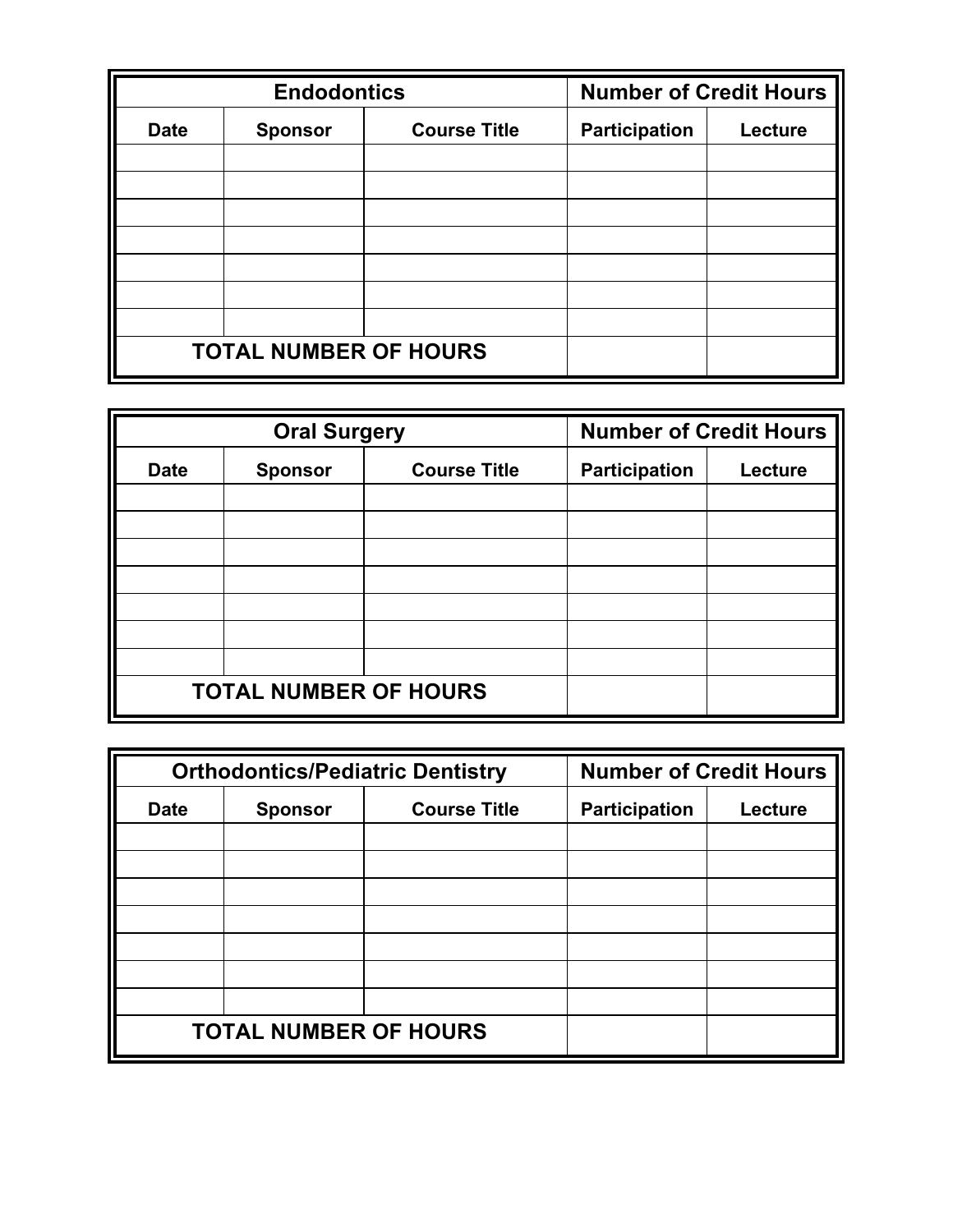| Radiology/Oral Diagnosis/Oral Medicine/<br><b>Oral Pathology</b> |                |                     | <b>Number of Credit Hours</b> |                |
|------------------------------------------------------------------|----------------|---------------------|-------------------------------|----------------|
| <b>Date</b>                                                      | <b>Sponsor</b> | <b>Course Title</b> | <b>Participation</b>          | <b>Lecture</b> |
|                                                                  |                |                     |                               |                |
|                                                                  |                |                     |                               |                |
|                                                                  |                |                     |                               |                |
|                                                                  |                |                     |                               |                |
|                                                                  |                |                     |                               |                |
|                                                                  |                |                     |                               |                |
| <b>TOTAL NUMBER OF HOURS</b>                                     |                |                     |                               |                |

| <b>Basic Sciences</b>        |                                       |  | <b>Number of Credit Hours</b> |         |
|------------------------------|---------------------------------------|--|-------------------------------|---------|
| <b>Date</b>                  | <b>Course Title</b><br><b>Sponsor</b> |  | <b>Participation</b>          | Lecture |
|                              |                                       |  |                               |         |
|                              |                                       |  |                               |         |
|                              |                                       |  |                               |         |
|                              |                                       |  |                               |         |
|                              |                                       |  |                               |         |
|                              |                                       |  |                               |         |
|                              |                                       |  |                               |         |
| <b>TOTAL NUMBER OF HOURS</b> |                                       |  |                               |         |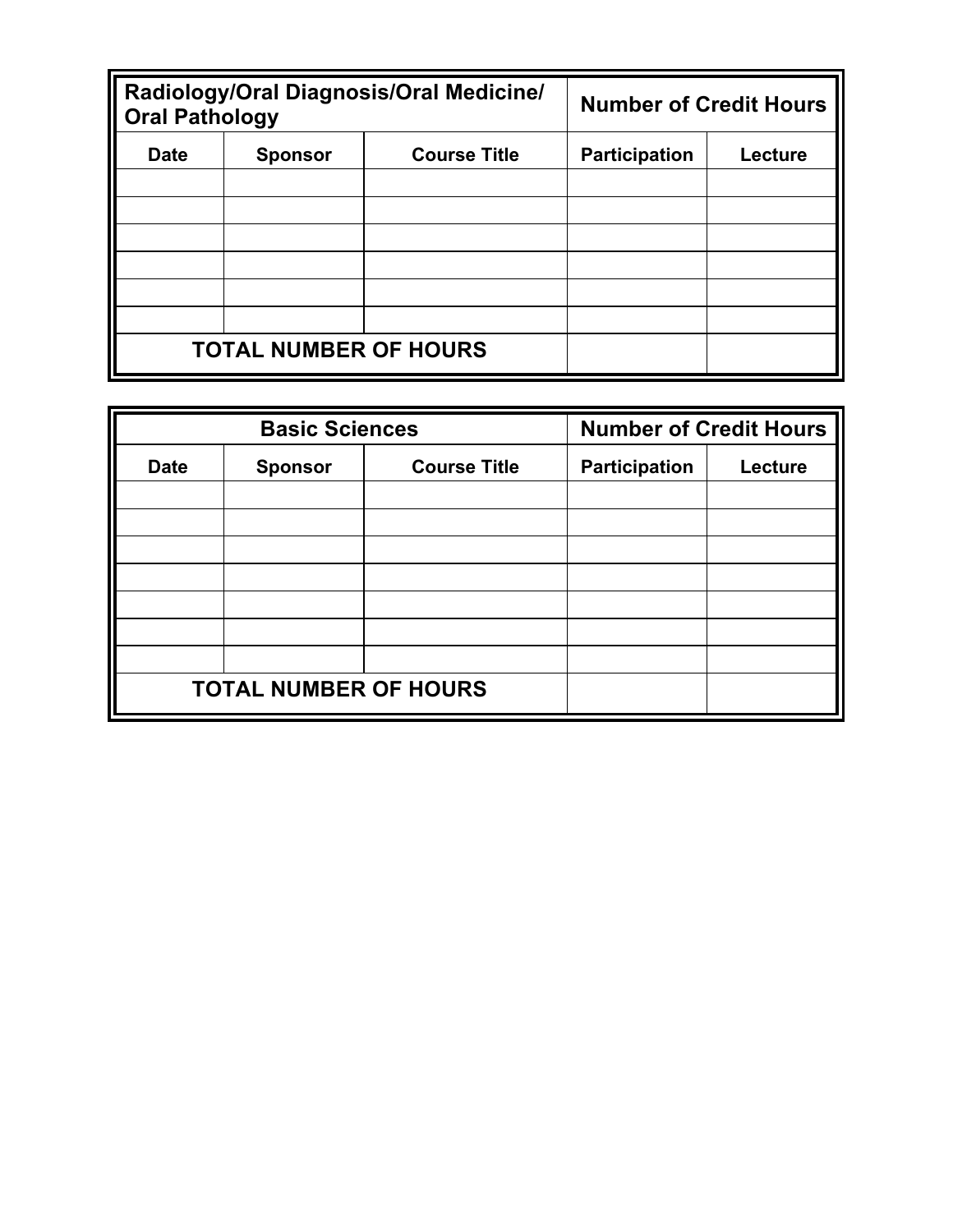### **Teaching and Publications**

**You may apply a maximum of 100 hours of credit from teaching and publications**  *combined* **to partially meet the 600 CDE hours required. Credit from teaching and publications do NOT apply to the participation course requirement of 200 hours. Credit for teaching will be allowed for teaching in accredited programs (dental school, residency, etc.) or continuing dental education (CDE). Check and complete category(ies), as applicable.**

| <b>Full-time faculty</b>           |                     |
|------------------------------------|---------------------|
| <b>Part-time faculty</b>           |                     |
| <b>CDE</b>                         |                     |
|                                    |                     |
|                                    | <b>Institution</b>  |
|                                    |                     |
|                                    | <b>Address</b>      |
| <b>Name of Chairman/Supervisor</b> | <b>Phone Number</b> |
| Year(s) you have taught            |                     |
| Number of hours teaching per week  |                     |

#### **ATTACH DOCUMENTATION FOR EACH COURSE TAUGHT. ATTACH ADDITIONAL SHEETS, IF NECESSARY.**

| <b>Courses Taught</b>                                |  |                      | <b>Number of Credit Hours</b> |  |
|------------------------------------------------------|--|----------------------|-------------------------------|--|
| <b>Course Title</b><br><b>Date</b><br><b>Sponsor</b> |  | <b>Participation</b> | Lecture                       |  |
|                                                      |  |                      |                               |  |
|                                                      |  |                      |                               |  |
|                                                      |  |                      |                               |  |
|                                                      |  |                      |                               |  |
|                                                      |  |                      |                               |  |
| <b>TOTAL NUMBER OF HOURS</b>                         |  |                      |                               |  |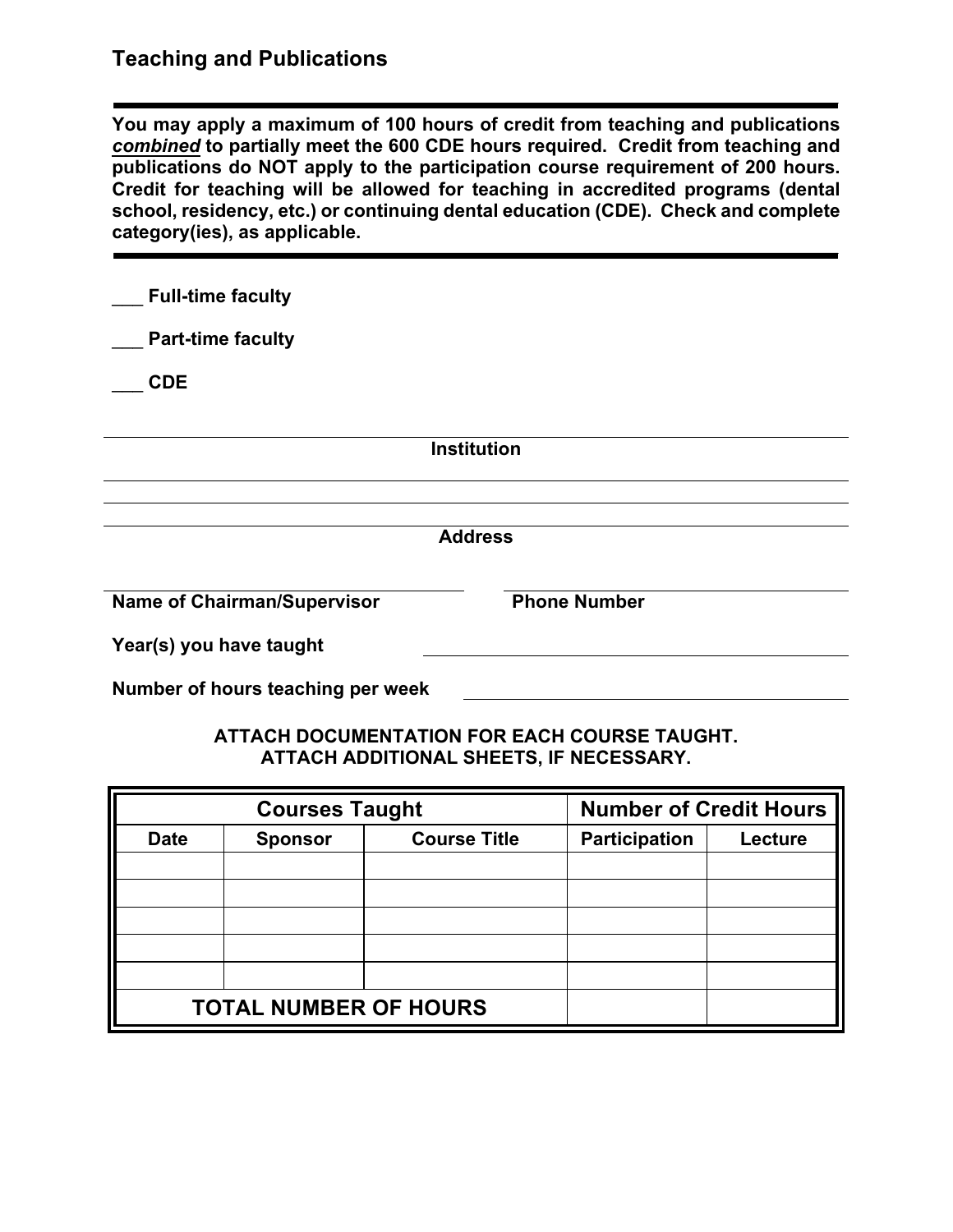## **Publications**

**Use standard reference format from** *Index Medicus* **to list journal publications. If publication is a book, or chapter in a book, cite the author (or editor), city where published, name of publishing company, year published, and pages.**

| <b>Publication</b>           | <b>Number of Hours</b> |
|------------------------------|------------------------|
|                              |                        |
|                              |                        |
|                              |                        |
|                              |                        |
|                              |                        |
|                              |                        |
| <b>TOTAL NUMBER OF HOURS</b> |                        |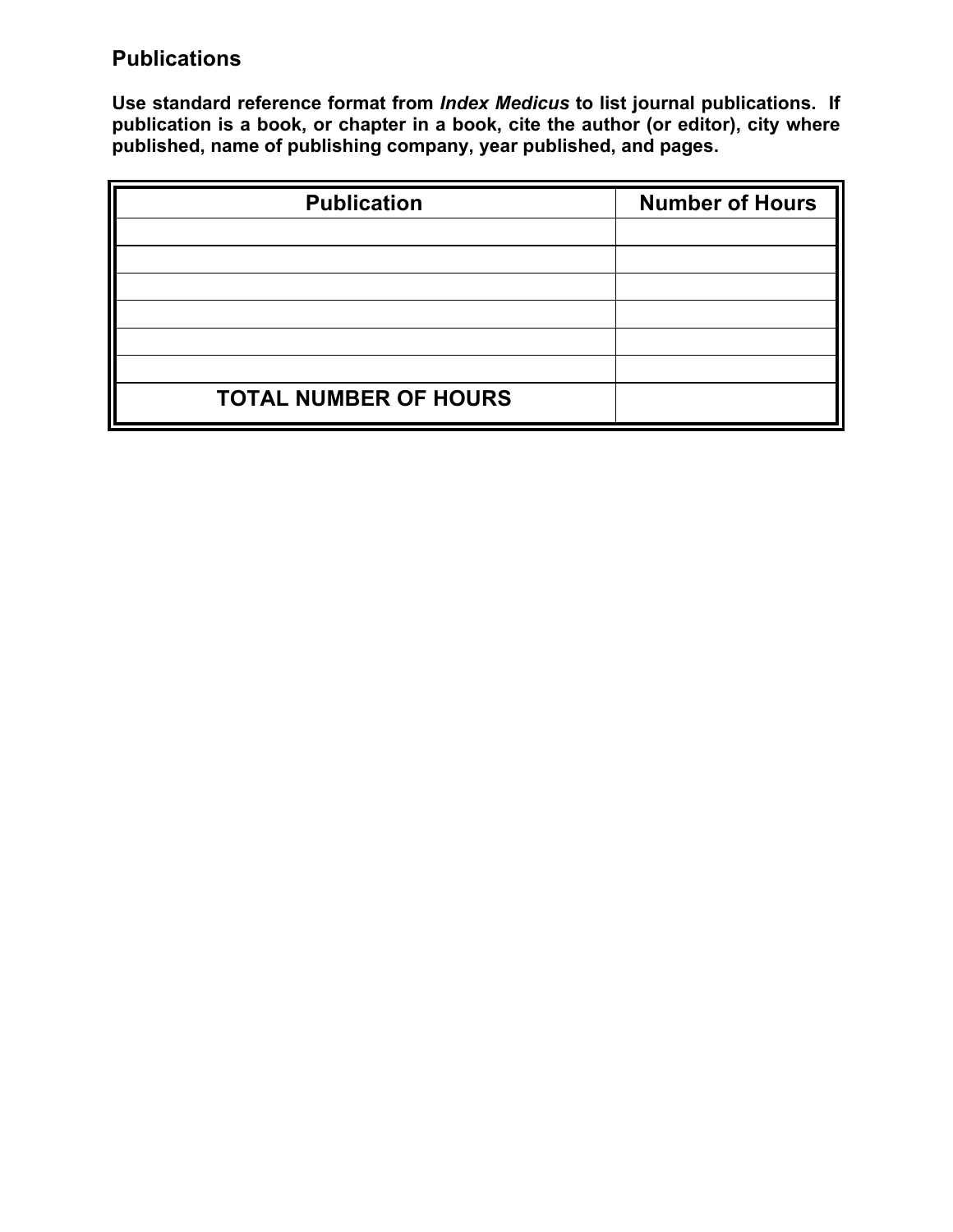### **THE AMERICAN BOARD OF GENERAL DENTISTRY QUALIFYING APPLICATION PART III – ADD-ON SHEET**

**Use this sheet to document CDE hours that did not fit on the application. Please print or type.**

|  | <b>Exact Type of Activity</b><br>Dates   (course,<br>teaching,<br>publication) | Title or Topic Subject Sponsor or |  | <b>Category Institution</b> | Number<br><b>of</b><br><b>Credit</b><br><b>Hours</b> | <b>Participation</b><br>or Lecture<br><b>Credit (enter</b><br>"P" or "L" |
|--|--------------------------------------------------------------------------------|-----------------------------------|--|-----------------------------|------------------------------------------------------|--------------------------------------------------------------------------|
|--|--------------------------------------------------------------------------------|-----------------------------------|--|-----------------------------|------------------------------------------------------|--------------------------------------------------------------------------|

**Summarize the number of hours on this sheet.**

| <b>Participation</b> | -ecture | <b>Teaching</b> | <b>Publication</b> |
|----------------------|---------|-----------------|--------------------|
|                      |         |                 |                    |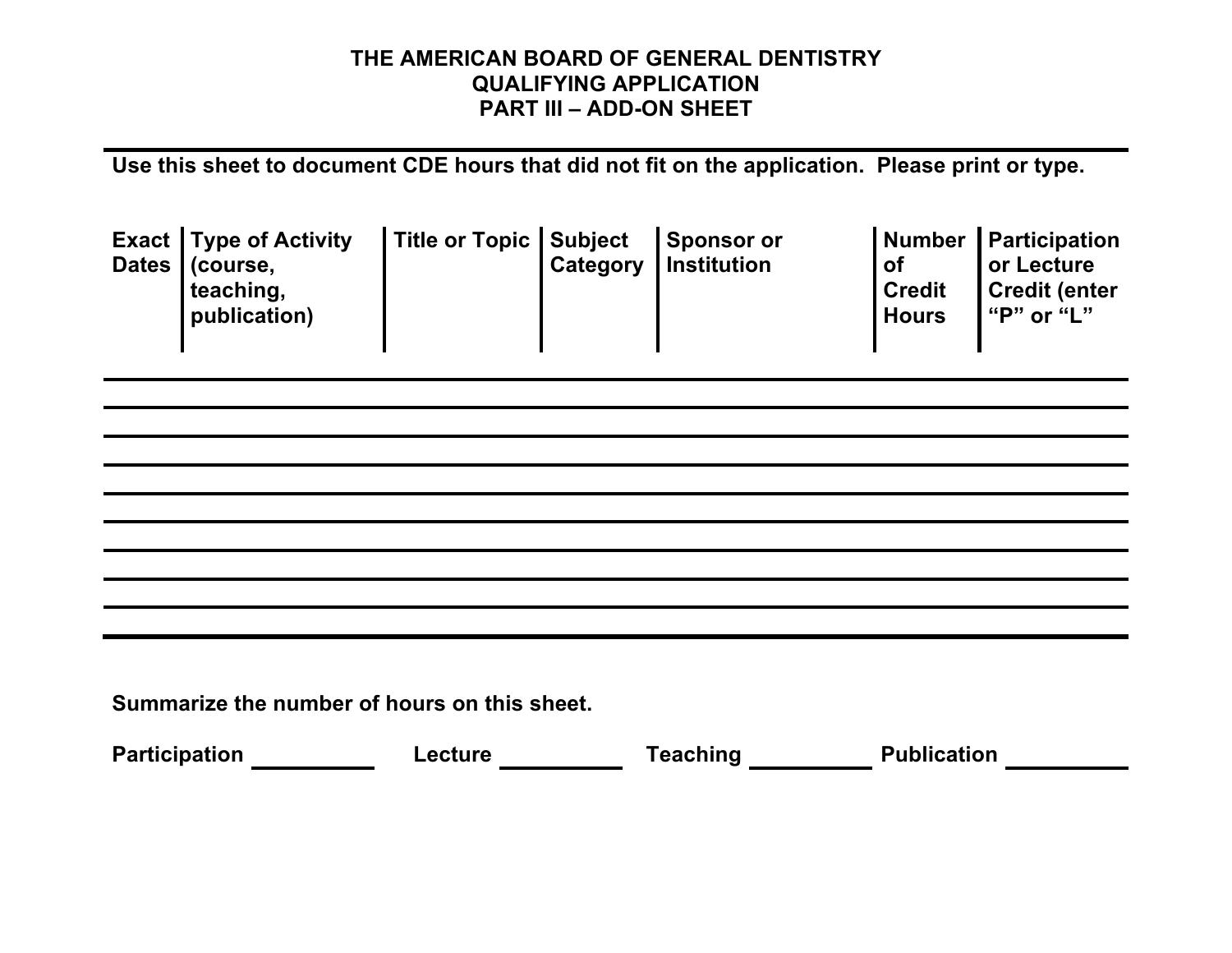## **Subject Category Requirements**

A minimum number of hours must be earned through attendance at courses in each of the 11 dental subject categories as listed on the following page. After these minimums are met, dentists who meet the qualifications for entry via Entry Point II may apply credits earned either in actual course attendance, teaching, or publications. The maximum number of hours that will be accepted by the Board is also listed for each subject category. After subject category minimums are met, dentists may apply credits earned in elective courses.

| 600 CDE Hours Required*<br>(200 hours must be in participation courses) |                                                           |                                                           |  |  |  |
|-------------------------------------------------------------------------|-----------------------------------------------------------|-----------------------------------------------------------|--|--|--|
| <b>Subject</b><br><b>Category</b>                                       | Minimum #<br><b>of</b><br><b>Hours</b><br><b>Required</b> | Maximum #<br><b>of</b><br><b>Hours</b><br><b>Accepted</b> |  |  |  |
| <b>Operative Dentistry</b>                                              | 30                                                        | 120                                                       |  |  |  |
| Periodontics                                                            | 30                                                        | 120                                                       |  |  |  |
| Prosthodontics                                                          | 30                                                        | 120                                                       |  |  |  |
| Endodontics                                                             | 30                                                        | 120                                                       |  |  |  |
| Oral Surgery/Oral Pathology                                             | 30                                                        | 120                                                       |  |  |  |
| Orthodontics/Pediatric<br>Dentistry                                     | 30                                                        | 120                                                       |  |  |  |
| Radiology/Oral Diagnosis/<br><b>Oral Medicine</b>                       | 30                                                        | 120                                                       |  |  |  |
| <b>Esthetics</b>                                                        | $\overline{0}$                                            | 100                                                       |  |  |  |
| <b>Basic Sciences</b>                                                   | 0                                                         | 100                                                       |  |  |  |
| <b>Implant Dentistry</b>                                                | $\mathbf 0$                                               | 100                                                       |  |  |  |
| Occlusion                                                               | $\mathbf 0$                                               | 100                                                       |  |  |  |
| <b>Special Patient Care</b>                                             | $\mathbf 0$                                               | 100                                                       |  |  |  |